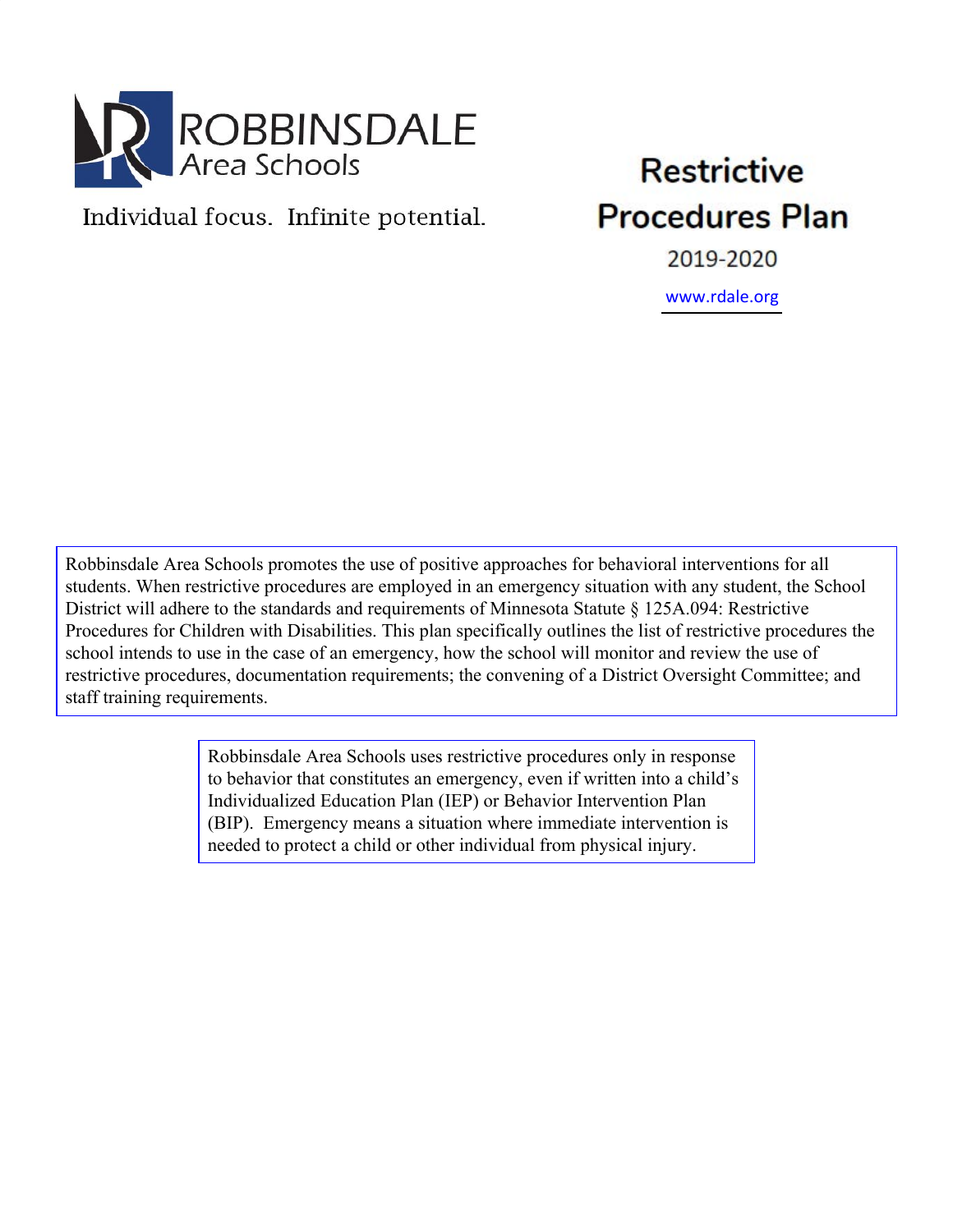## **Table of Contents**

**[Minnesota](#page-2-0) Statutes** 

[Robbinsdale](#page-4-0) Area Schools Restrictive Procedures

Restrictive Procedures Not Used in [Robbinsdale](#page-4-1) Area Schools

Restrictive Procedures Used in [Robbinsdale](#page-4-2) Area Schools

Prohibited [Procedures](#page-5-0) include the following:

General Information Regarding Restrictive [Procedures](#page-5-1)

**Staff Training [Requirements](#page-6-0)** 

Non-Violent Crisis Prevention [Interventions](#page-6-1) (NVCI)

Mental Health [Resources](#page-6-2)

**[Documentation](#page-7-0) Procedures** 

Restrictive [Procedures](#page-7-1) Reporting Form

[Restrictive](#page-8-0) Procedure Staff Debriefing Form

**Including Restrictive [Procedures](#page-8-1) in IEPs or BIPs** 

Review [Procedures](#page-8-2)

District Oversight [Committee](#page-9-0)

**Appendices** 

Appendix A: Use of Restrictive [Procedures](#page-10-0) Hot Sheet

Appendix B: [Definitions](#page-11-0)

Appendix C: [Restrictive](https://docs.google.com/document/d/1Gpe_11qw9yziwa2l1doMz01YxIUHbDs6BUY9Kxr_Qs8/edit#heading=h.3j2qqm3) Procedure Reporting Form

Appendix D: [Restrictive](https://docs.google.com/document/d/1Gpe_11qw9yziwa2l1doMz01YxIUHbDs6BUY9Kxr_Qs8/edit#heading=h.4f1mdlm) Procedure Staff Debrief Form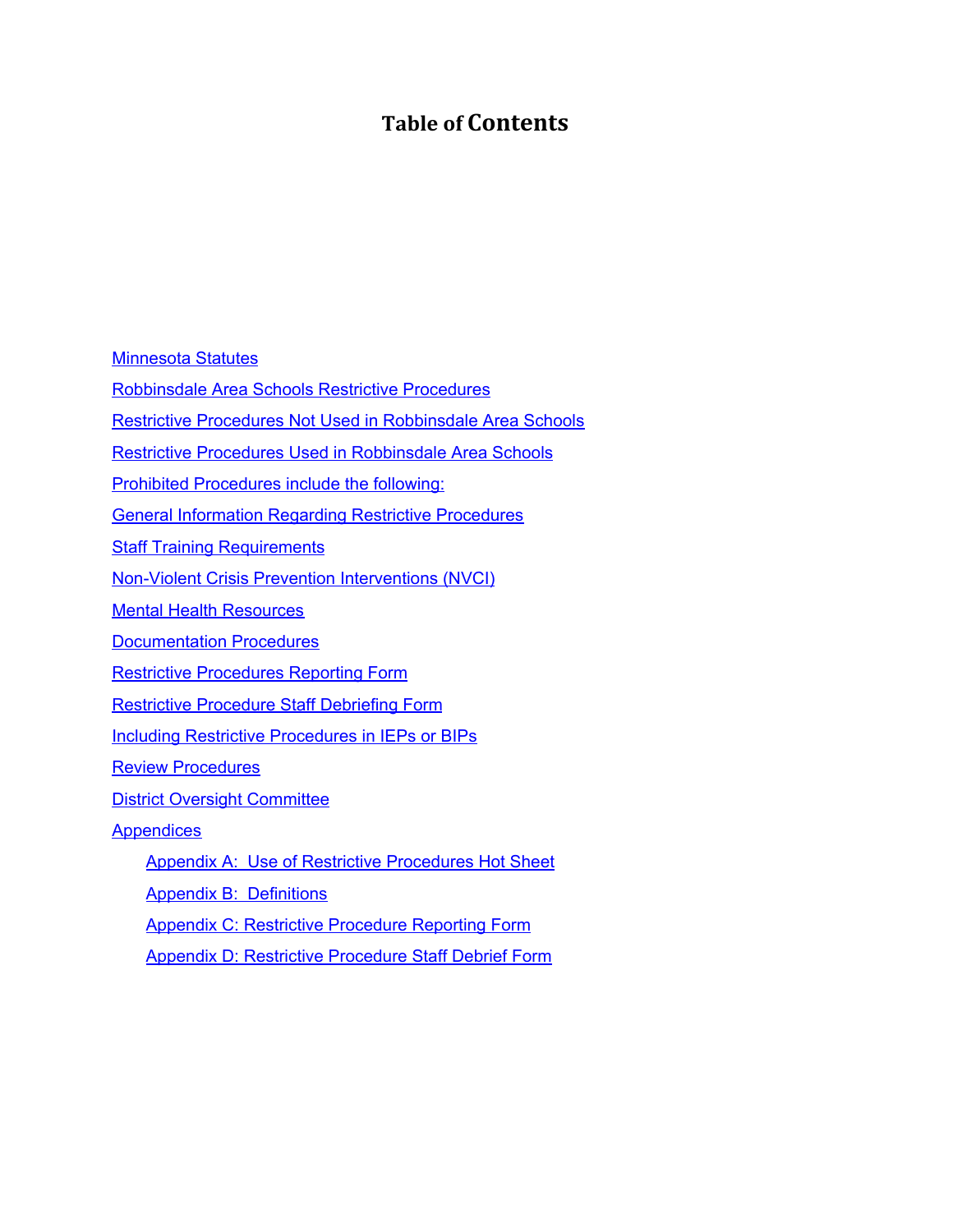#### *MINNESOTA STATUTEs*

*In accordance with Minn. Stat. §§ 125A.094 and 125A.0942 as amended effective July 1, 2013, every school district is required to develop and make publicly accessible in an electronic format on a school or district website or make a paper copy available upon request a plan that discloses its use of restrictive procedures with special education students. The plan must list the restrictive procedures that the school district intends to use; describe how the school district will implement a range of positive behavior strategies and provide links to mental health services, describe how the school district will monitor and review the use of restrictive procedures, including post-use debriefings and convening an oversight committee to undertake a quarterly review of the use of restrictive procedures based on patterns or problems indicated by similarities in the time of day, day of the week, duration of the use of a procedure, the individuals involved, or other factors associated with the use of restrictive procedures, the number of times a restrictive procedures is used schoolwide and for individual children the number and types of injuries, if any, resulting from the use of restrictive procedures, whether restrictive procedures are used in nonemergency situations, the need for additional staff training, and proposed actions to minimize the use of restrictive procedures; and includes a written description and documentation of the training any staff members who will be using restrictive procedures have completed to show they have the skills set out in Minn. Stat. § 125A.0942, subd. 5.*

## **Minnesota Statutes**

#### <span id="page-2-0"></span>**Definition of Restrictive Procedures:**

*Restrictive Procedures* means the use of physical holding in an emergency. Restrictive procedures must not be used to punish or otherwise discipline a child. Minnesota Statute § 125A.0941(f).

#### **Minnesota Statute § 125A.094, Subd 1a**:

Schools that intend to use restrictive procedures shall maintain and make publicly accessible a restrictive procedures plan for students that includes at least the following: the list of restrictive procedures the school intends to use; how the school will monitor and review the use of restrictive procedures, including conducting post-use debriefings and convening an oversight committee; and a written description and documentation of the training staff completed under subdivision 5.

Robbinsdale Area Schools promotes the use of positive approaches for behavioral interventions for all students. When restrictive procedures are employed in an emergency situation with any student, the School District will adhere to the standards and requirements of Minnesota Statute § 125A.094: Restrictive Procedures for Children with Disabilities.

#### **Minnesota Statute § 125A.094, Subd. 2:**

Restrictive procedures may be used only by a licensed special education teacher, school social worker, school psychologist, behavior analyst certified by the National Behavior Analyst Certification Board, a person with a master's degree in behavior analysis, other licensed education professional, paraprofessional under section  $\S$  120B.363, or mental health professional under section  $\S$  245.4871, subd. 27, who has completed the training program under subd. 5.

#### **Minnesota Statute § 125A.0941 (c):**

*Physical holding* means physical intervention intended to hold a child immobile or limit a child's movement and where body contact is the only source of physical restraint. The term physical holding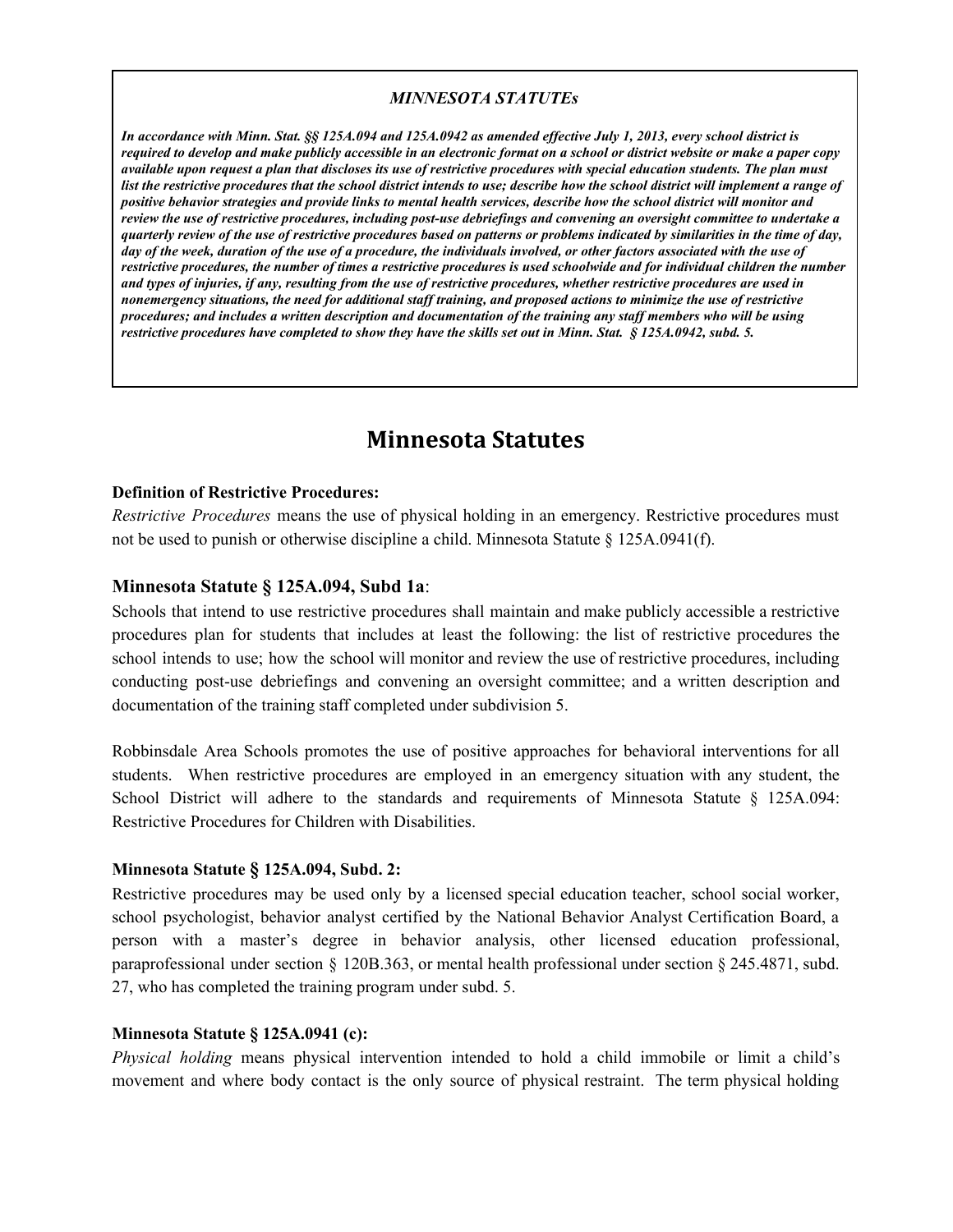does not mean physical contact that: 1) helps a child respond or complete a task; 2) assists a child without restricting the child's movement; 3) is needed to administer an authorized health-related service or procedure; or 4) is needed to physically escort a child when the child does not resist or the child's resistance is minimal.

## **Minnesota Statute § 125A.0941 (g):**

*Seclusion* means confining a child alone in a room from which egress is barred. Egress may be barred by an adult locking or closing the door in the room or preventing the child from leaving the room. Removing a child from an activity to a location where the child cannot participate in or observe the activity is not seclusion.

#### **Minnesota Statute § 125A.0942, Subd. 3:**

Physical holding or seclusion may be used only in an emergency. A school that uses physical holding or seclusion shall meet the following requirements: (1) the physical holding or seclusion must be the least intrusive intervention that effectively responds to the emergency; (2) physical holding or seclusion must end when the threat of harm ends and the staff determines that the child can safely return to the classroom or activity; (3) staff must directly observe the child while physical holding or seclusion is being used; (4) each time physical holding or seclusion is used, the staff person who implements or oversees the physical holding or seclusion shall document, as soon as possible after the incident concludes, the following information: (i) a description of the incident that led to the physical holding or seclusion; (ii) why a less restrictive measure failed or was determined by staff to be inappropriate or impractical; (iii) the time the physical holding or seclusion began and the time the child was released; and (iv) a brief record of the child's behavioral and physical status.

## **Minnesota Statute § 121A.67, Subd. 2:**

If a pupil who has an individual education plan is restrained or removed from a classroom, school building, or school grounds by a peace officer at the request of a school administrator or a school staff person during the school day twice in a 30-day period, the pupil's individual program team must meet to determine if the pupil's individual education plan is adequate or if additional evaluation is needed.

Robbinsdale Area Schools uses restrictive procedures only in response to behavior that constitutes an emergency, even if written into a child's individual education plan (IEP) or behavior intervention plan (BIP). "**Emergency**" means a situation where immediate intervention is needed to protect a child or other individual from physical injury. The intervention will be used as a last resort and will be considered the safest option for **all.**

Selected Robbinsdale Area Schools Special Education Licensed Staff, Special Education Educational Assistance, School Social Workers, School Psychologists and Building Administrators will participate in Nonviolent Crisis Intervention (NVCI) training, which is considered an evidence-based program, to help de-escalate a situation before it becomes a crisis and to respond appropriately and safely when there is a crisis. The philosophy of NVCI is to ensure the Care, Welfare, Safety, and Security of **all**.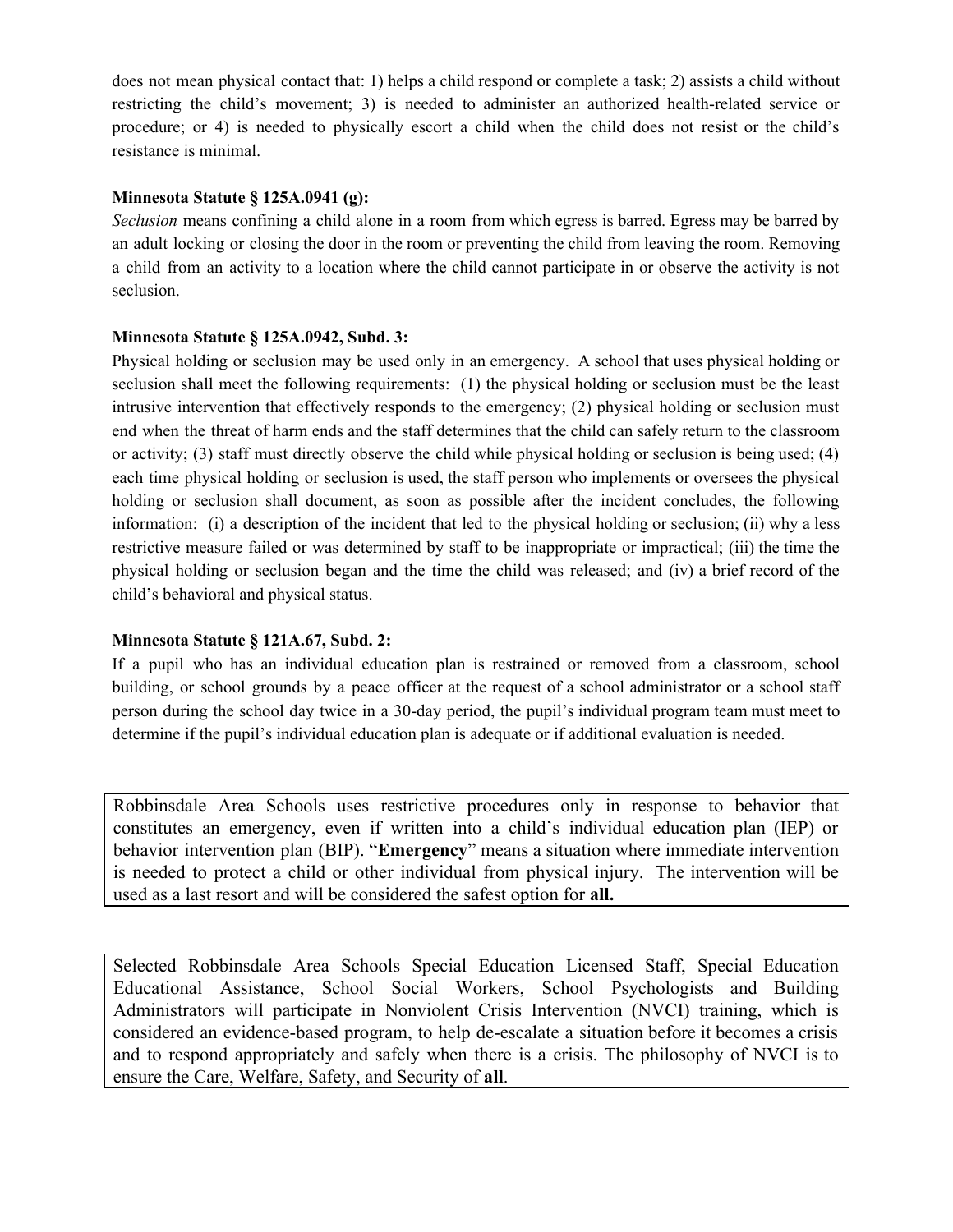## **Robbinsdale Area Schools Restrictive Procedures**

<span id="page-4-0"></span>Robbinsdale Area Schools is committed to using positive behavioral intervention and supports as defined in Minnesota Statute § 125A.0941 (d). This involves incorporating environmental changes and skill building strategies proactively in order to maintain a supportive and safe learning environment. In the event that a student's challenging behavior should escalate to an emergency situation, Robbinsdale Area Schools staff may use procedures which are considered restrictive under Minnesota Statute § 125A.0942 in order to maintain a safe environment when lesser restrictive procedures are ineffective. In accordance with Minnesota Statute § 125A.0942, Subd. 1, Robbinsdale Area Schools discloses the following on the use of restrictive procedures:

## **Minnesota Statutes on Restrictive Procedures**

- 1. Restrictive Procedures: Minnesota Statute § 125A.0941 (e) includes physical holding and seclusion as restrictive procedures.
- 2. Prohibited Procedures: Robbinsdale Area Schools will never use any of the procedures designated as prohibited under Minnesota Statute § 125A.0942, Subd. 4(1-9).
- 3. Emergency: Minnesota Statute § 125A.0941 (b) states that a restrictive procedure may only be utilized in an emergency situation. An emergency is defined as a situation where immediate intervention is needed to protect a student or others from physical injury.

## **Restrictive Procedures Not Used in Robbinsdale Area Schools**

<span id="page-4-1"></span>**Seclusion**: Seclusion means confining a student alone in a room from which egress is barred. This does not include removing a child from an activity to a location where the child cannot participate or observe the activity. In the event that an emergency situation should unexpectedly occur and use of physical holding is deemed unsafe, staff may remove others and themselves from the current room while barring egress in order to prevent injury as use of reasonable force under Minnesota Statutes § 125A.582; 609.06, Subd.1; and § 609.379.

## **Restrictive Procedures Used in Robbinsdale Area Schools**

<span id="page-4-2"></span>**Physical Holding:** Physical holding means physical intervention intended to hold a child immobile or limit a child's movement and where body contact is the only source of physical restraint. Robbinsdale Area Schools Licensed Staff, Special Education Assistants, School Social Workers, School Psychologists and Building Administrators participate in Nonviolent Crisis Intervention (NVCI) training. This mandatory training covers appropriate use of physical restraints. The term physical holding does not mean physical contact that:

- $\checkmark$  Helps a child respond or complete a task;
- $\checkmark$  Assists a child without restricting the child's movement
- ✓ Is needed to administer an authorized health-related service or procedure; or
- ✓ Is needed to physically escort a child when the child does not resist, or the child's resistance is minimal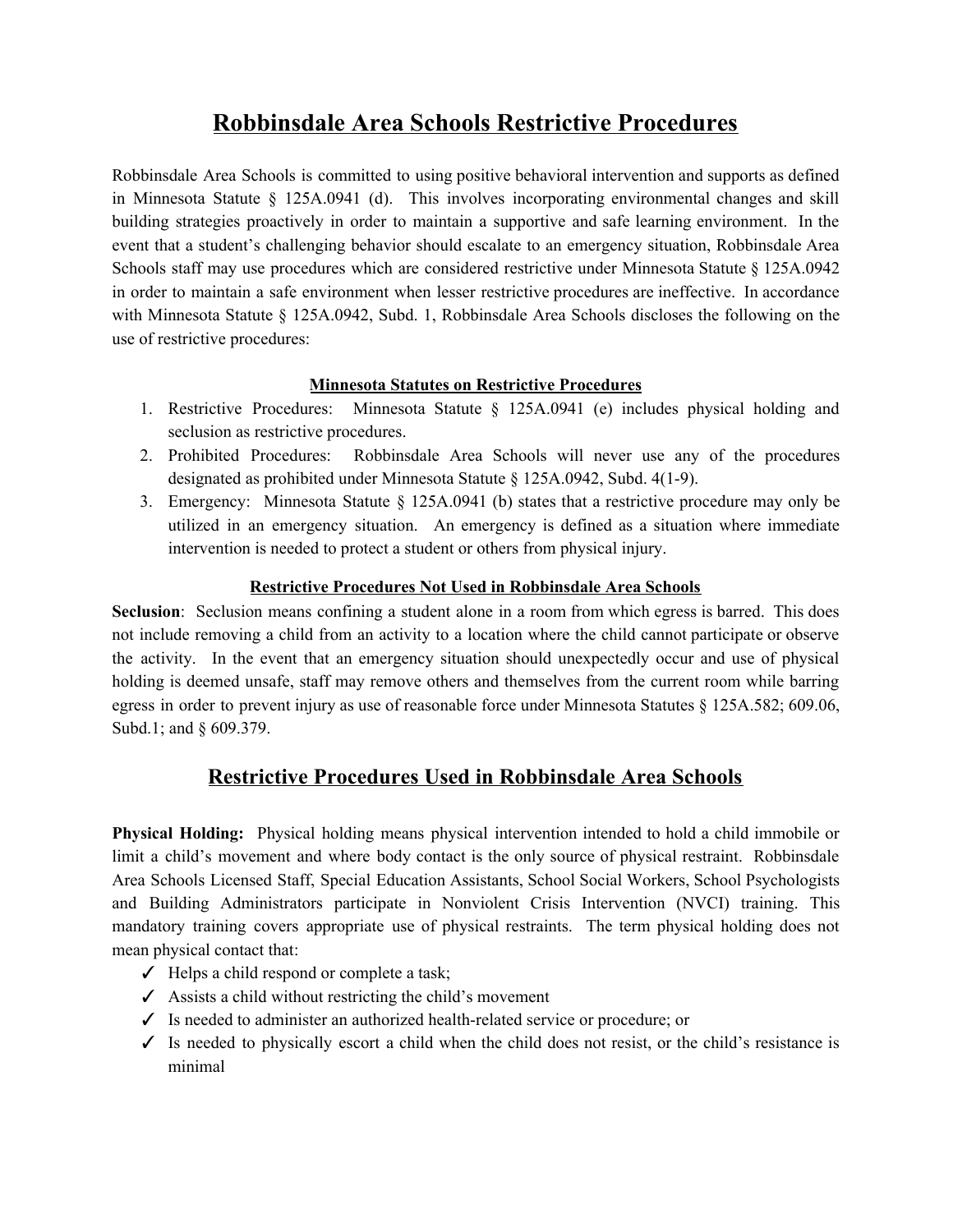## **Prohibited Procedures include the following:**

- <span id="page-5-0"></span>1. Corporal Punishment which include conduct involving: 1) hitting or spanking a person with or without an object; or 2) unreasonable physical force that causes bodily harm or substantial emotional harm;
- 2. Requiring the student to assume and maintain a specified physical position, activity, or posture that induces physical pain;
- 3. Presenting an intense sound, light or other sensory stimuli using taste, smell, substance, or spray as punishment;
- 4. Denying or restricting the student's access to equipment and devices such as wheelchairs, hearing aids or communication boards that facilitate the student's functioning except when temporarily removing the equipment or device is needed to prevent injury to the student or others or serious damage to the equipment or device, in which case the equipment or device shall be returned to the student as soon as possible;
- 5. Interacting with a student in a manner that constitutes sexual abuse, neglect, or physical abuse under section  $§$  626.556;
- 6. Totally or partially restricting a student's senses as punishment;
- 7. Withholding regularly scheduled meals or water;
- 8. Denying the student access to bathroom facilities, and/ or;
- 9. Physically holding that restricts or impairs a student's ability to breathe;
- 10. Use of tasers or threatened use of tasers.
- <span id="page-5-1"></span>11. Prone Restraint

## **General Information Regarding Restrictive Procedures**

## **What is considered an "Emergency"?**

An emergency is a situation where immediate intervention is needed to protect a child or other individual from physical injury.

- $\checkmark$  Jumping in front of a bus IS an emergency.
- $\checkmark$  A student not responding to verbal intervention during a fight MAY BE an emergency.
- $\checkmark$  Screaming obscenities in the hallway is NOT an emergency.
- $\checkmark$  Property destruction may NOT be an emergency.

## **Restrictive Procedures - Basic Procedures:**

Can be used ONLY in an emergency. It must be the safest option and the last resort.

- Must be the least intrusive effective intervention.
- Must end when the threat of harm ends.
- Must be documented EVERY time.
- Parent notification is required the same day a restrictive procedure is used on a child.
- A post-use debriefing must occur within 24 hours of the procedure.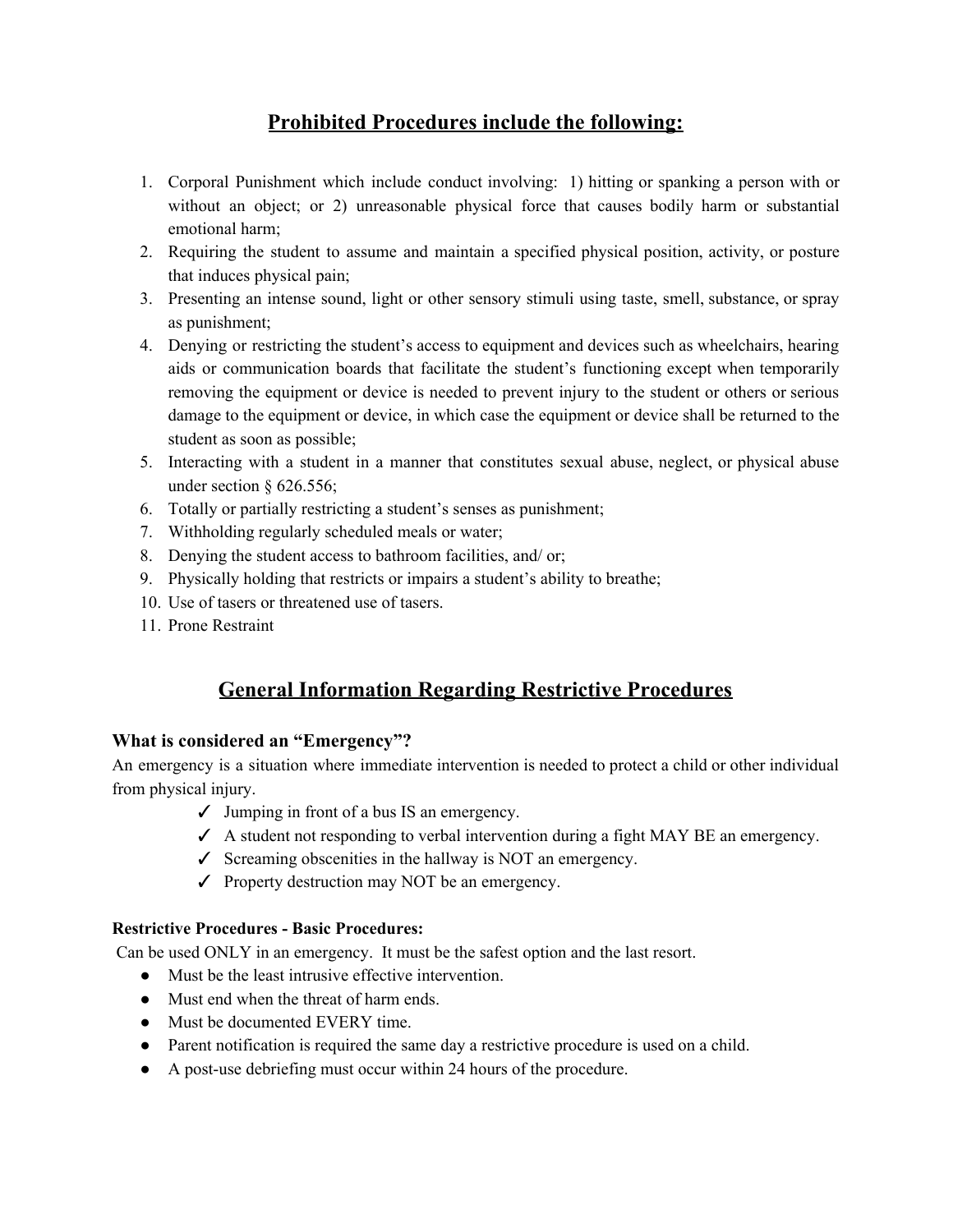<span id="page-6-0"></span>● A Procedure Reporting Form must be completed and submitted to the Director/Supervisor of Special Education, the Building Principal, and a copy must be placed in the student file.

## **Staff Training Requirements**

<span id="page-6-1"></span>All Robbinsdale Area Schools special education staff receive training on the skills and knowledge content areas in accordance with Minnesota Statute § 125A.0942, Subd. 1(3) and Subd. 5.

## **Non-Violent Crisis Prevention Interventions (NVCI)**

Selected Special Education staff continue to participate in refresher NVCI training. Newly hired special education staff may be required to attend NVCI training. Staff who design and use behavioral interventions will complete training in the use of positive approaches as well as restrictive procedures. Training records will identify the content of training, attendees, and training dates.

## *Authorized Staff*

Staff who are trained and current with their CPI training and who are authorized to use restrictive procedures may include:

- Licensed special education teachers
- Other certified/ registered educational professionals
- Special educational assistants
- Building administration
- Licensed school social workers
- **●** School psychologists
- Licensed general education teachers

Additionally, Robbinsdale Area Schools implements a wide range of positive behavior strategies to staff. These strategies vary by building and individual need. Some strategies include: Behavior Intervention Plans (BIP), NonVerbal Communication Training (e.g. 5 point scale, graphic organizers), Responsive Classroom, CHAMPS, and character education. Training records are maintained at the district office.

## **Mental Health Resources**

<span id="page-6-2"></span>Advanced Behavioral Health Incorporated (Brooklyn Center) 763-560-8331 [ABH Website](http://www.abhtherapy.com/?page_id=19)

Arubah Emotional Health Services (Brooklyn Center) 612-284-8115 [AEHS Website](http://www.arubahemotionalhealth.com/)

Associated Clinic of Psychology - Brooklyn Center (763) 503-8560 & Minneapolis (612) 925-6033 [ACP Website](http://www.acp-mn.com/)

Behavioral Dimensions Incorporated (St. Louis Park)-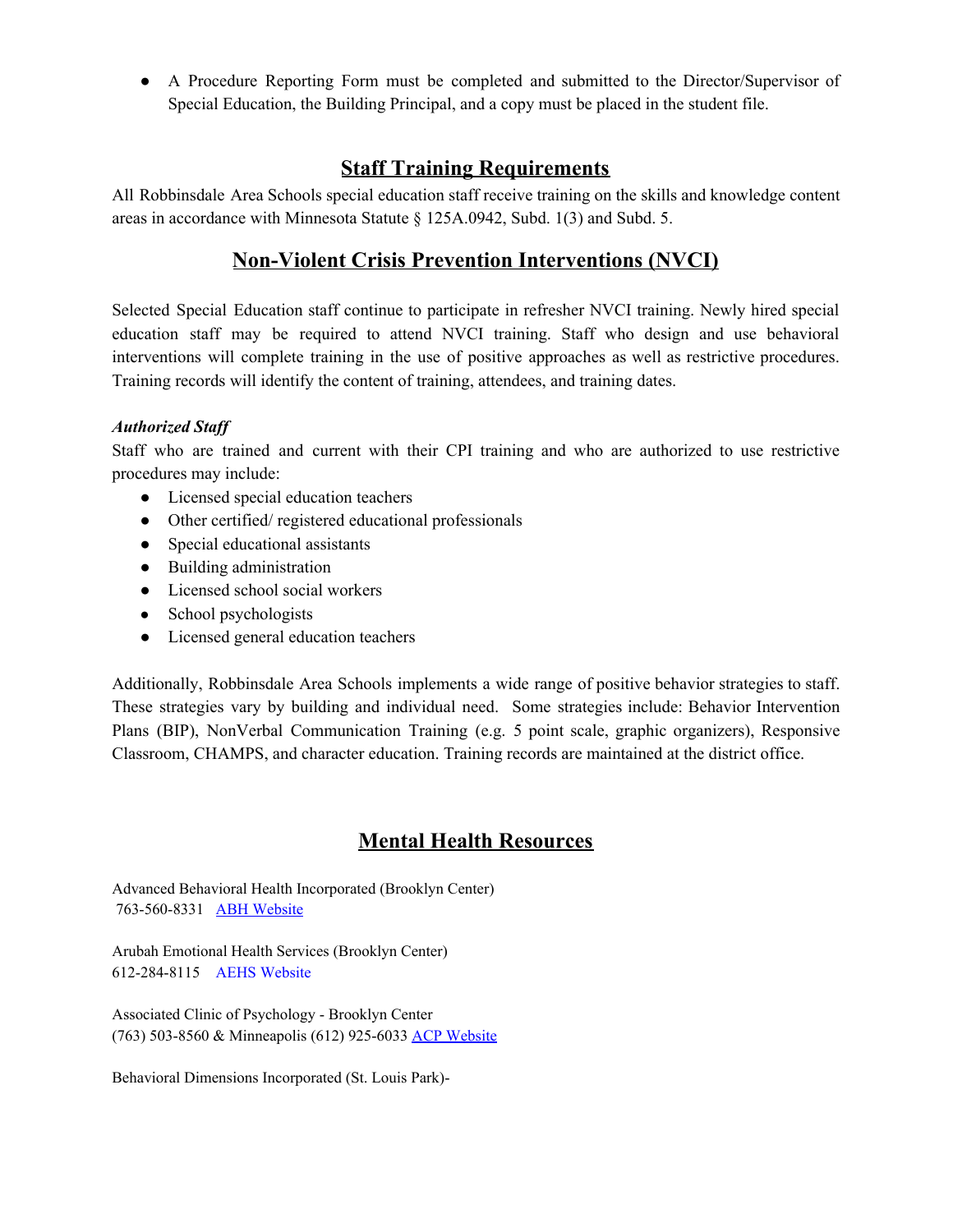#### 952.814.0207 [BDI](http://behavioraldimensions.com/)

Hennepin County mobile crisis teams Child Crisis — 612-348-2233 [Henn. Cty. Crisis Website](https://www.hennepin.us/residents/health-medical/childrens-mental-health-services)

Native American Community Clinic (Minneapolis) 612-872-8086 [NACC Website](https://nacc-healthcare.org/)

Nystrom & Associates (Maple Grove 763-274-3120) (Eden Prairie 763-274-3120) [Nystrom & Associates Website](https://www.nystromcounseling.com/)

Northpoint Clinic N Mpls (612) 543-2500 [Northpoint Website](https://www.northpointhealth.org/)

Prairie Care (Brooklyn Park two locations 763-762-8800 or 763-383-5800) [Prairie Care](https://www.prairie-care.com/locations/brooklyn-park/)

National Institute on Mental Health: [NIMH Website](https://www.nimh.nih.gov/index.shtml)

National Alliance on Mental Health (NAMI) –Minnesota: [National Alliance on Mental Health](https://namimn.org/)

## **Documentation Procedures**

#### <span id="page-7-1"></span><span id="page-7-0"></span>**Restrictive Procedures Reporting Form**

Following each use of restrictive procedures, staff members involved will complete the Restrictive Procedures Reporting Form which meets the documentation requirements under Minnesota Statute § 125A.0942, subd. 3(4) (see Appendix C).

The School District shall make reasonable efforts to notify the parent on the same day by the parents preferred method when a restrictive procedure is used in an emergency. Parent preferred method of communication in the event of the use of a restrictive procedure will be discussed and noted in the IEP/BIP at least annually at the IEP meeting if the possibility of restrictive procedures in the case of an emergency are written into a student's IEP/BIP (consistent with statute § 125A.0942, Subd. 2 (f)). If the school is unable to provide same-day notice, notice will be sent by written or electronic means or as otherwise indicated by the parent. If used twice within 30 days or when a pattern emerges, and it's NOT already included in student's IEP or BIP, the district must hold a meeting of the team to conduct a review of the Functional Behavior Assessment (FBA) data and consider developing or revising the behavioral interventions and supports.

The use of restrictive procedures in emergency situations will be documented on the Restrictive Procedure Reporting Form. This form should be completed as soon as possible after an incident has occurred, no later than 24 hours after the incident has occurred. Once completed, the form will be saved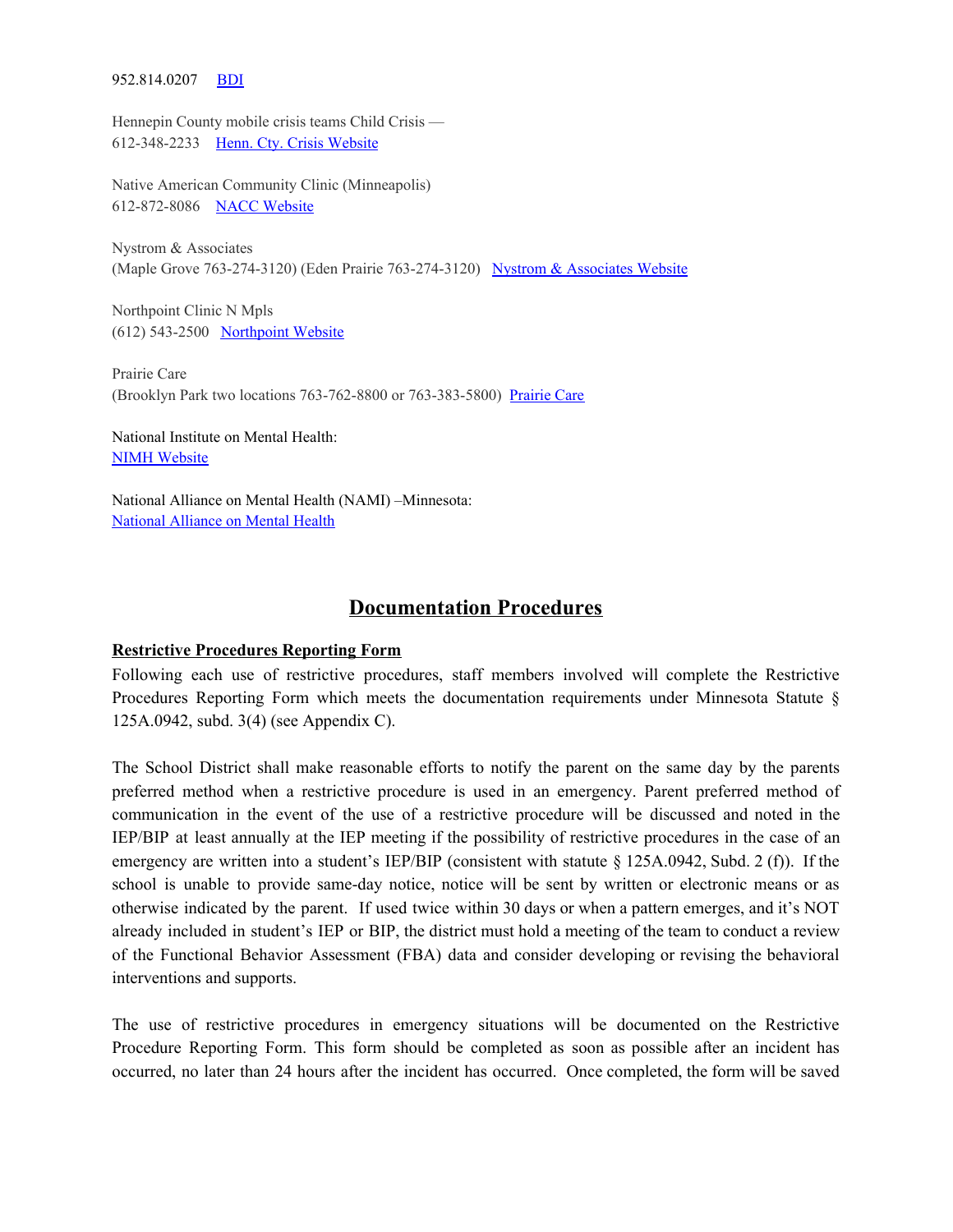electronically in the student's special education file. The Director/Supervisor of Special Education and building administrator will be informed that a Restrictive Procedure has occurred. A Restrictive Procedure Reporting Form must be completed every time a restrictive procedure is used.

## <span id="page-8-0"></span>**Restrictive Procedure Staff Debriefing Form**

Each time a restrictive procedure is used, the staff person will conduct a post-use debriefing with the staff members involved in the use of such procedures within 24 hours (See Appendix D). The post-use debriefing will review the requirements for use of restrictive procedures to ensure that staff has implemented them according to the standards in Minnesota Statute § 125A.0942: the form was completed correctly, staff is able to talk through their feelings surrounding the incident, and action-plans are generated. Should the post-use debriefing indicate that uses of restrictive procedures were not used appropriately, Robbinsdale Area Schools staff will contact the Building Principal and Director/Supervisor of Special Education immediately.

Within 24 hours of any restrictive procedure, all staff members involved in the restrictive procedure will debrief and complete the Restrictive Procedure Staff Debriefing Form. The Administrative Designee will lead the team involved through the de-briefing meeting. A building administrator should be invited to the meeting and should attend whenever possible.

## <span id="page-8-1"></span>**Including Restrictive Procedures in Individual Education Plans (IEP) or Behavior Intervention Plans (BIP)**

The requirement that physical holding only be used in an emergency situation continues to apply even when restrictive procedures are included in the IEP and BIP. When physical holding is included in the IEP or BIP, the IEP team must:

- 1. Insure that an FBA has been completed. Use the FBA information along with the present level of performance, needs, goals, and objectives to develop a BIP.
- 2. Include positive behavior supports, de-escalation procedures, instruction in appropriate behavior, and other preventative measures in the BIP.
- 3. Document which restrictive procedure is being included and why it is the least restrictive effective intervention. The BIP must identify the frequency and severity of target behaviors for which the restrictive procedure is being considered; and anticipated criteria for returning the students to the routine activities and regular education environment if the intervention is used.
- 4. Indicate how the parent wants to be notified when a restrictive procedure is used.
- 5. The team is expected to debrief after every restrictive procedure within 24 hours and complete the Restrictive Procedure Reporting Form and the Restrictive Procedure Staff Debrief Form.
- <span id="page-8-2"></span>6. The IEP team can include restrictive procedures in the IEP or BIP
	- $\angle$  BUT they can only be used in response to an emergency
	- $\triangle$  AND an IEP meeting must be held if they are used twice in 30 days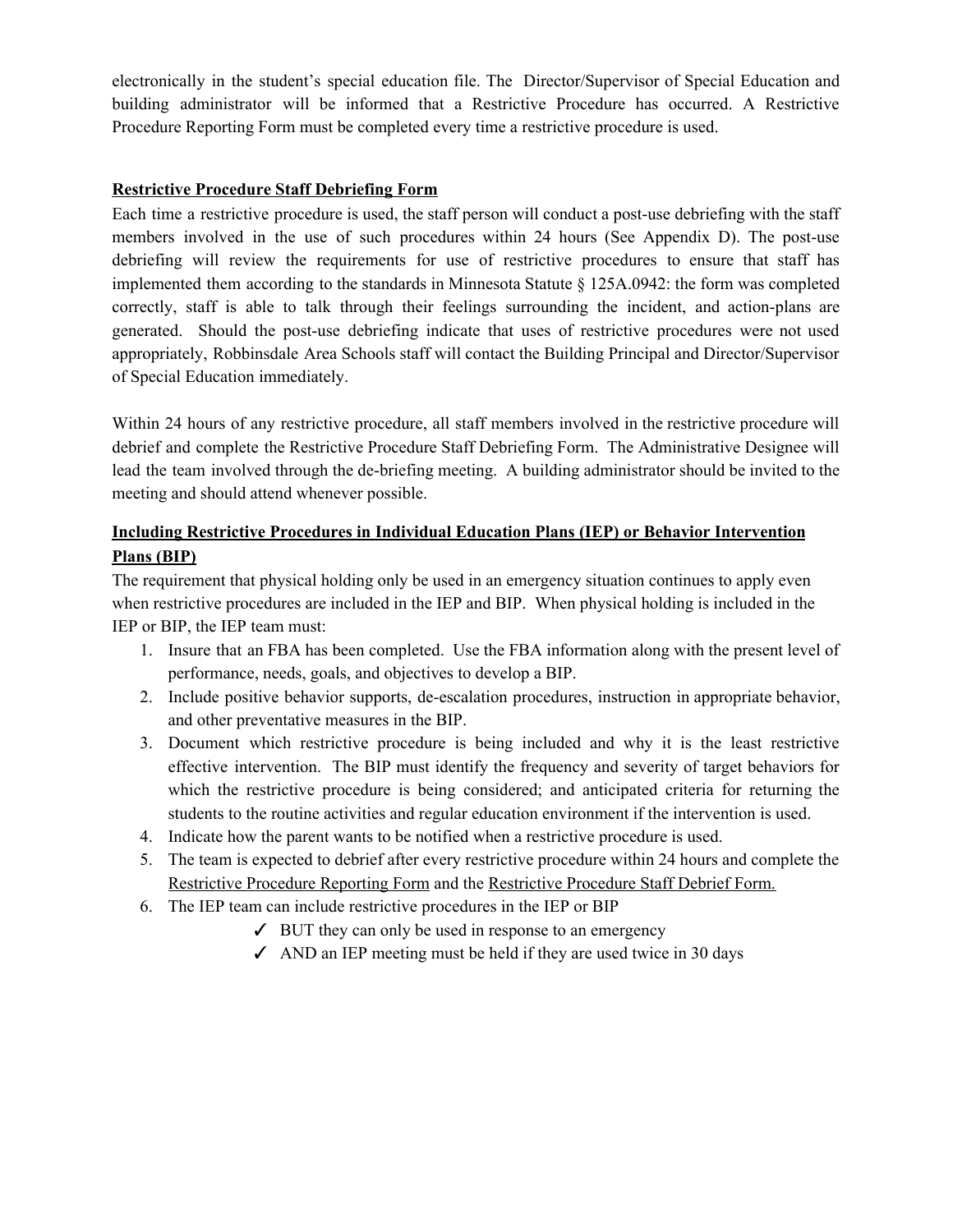## **Review Procedures**

The District will monitor and review the use of restrictive procedures. This includes post-use debriefings with those involved, meetings at the end of each month between the Director/Supervisor of Special Education to discuss restrictive procedures used district-wide, in addition to the District Oversight Committee that meets quarterly to review completed forms and data.

In the case of a student with a disability, due process and documentation requirements will be followed a minimum of one time per year during annual IEP meetings.

<span id="page-9-0"></span>*Oversight Committee:* Quarterly, the District Oversight Committee will convene and review reported uses of restrictive procedures. This team will review aggregate data, monitor implementation of restrictive and proactive interventions, and provide additional resources if necessary (i.e. training, staff support, materials).

## **District Oversight Committee**

#### **District Wide Restrictive Procedures & Oversight Team:**

The District Wide team will meet quarterly each year to evaluate and review the "Restrictive Procedures District Wide Plan" and review reported uses of restrictive procedures.

| Administration: | Marti Voight<br>Kelly Anderson<br>Gaeil Iverson<br>Jay Hancock<br>Erick Norby | Executive Director of Student Services<br>Special Services Supervisor<br><b>Elementary Assistant Principal</b><br>Middle School Assistant Principal<br>High School Principal |
|-----------------|-------------------------------------------------------------------------------|------------------------------------------------------------------------------------------------------------------------------------------------------------------------------|
| Psychologist:   | Sarah Warner                                                                  | School Psychologist                                                                                                                                                          |
| Social Worker:  | Katie Kaminski                                                                | School Social Worker                                                                                                                                                         |
| Teachers:       | Sheila Zaczkowski<br>Katie Batiste Tracy<br>Moll                              | Special Education Coordinator (TOSA)<br>Special Education Coordinator (TOSA)<br>Special Education Coordinator (TOSA)                                                         |

| Behavior: | Tara Nelson-Anderson Behavior Analyst |  |
|-----------|---------------------------------------|--|
|-----------|---------------------------------------|--|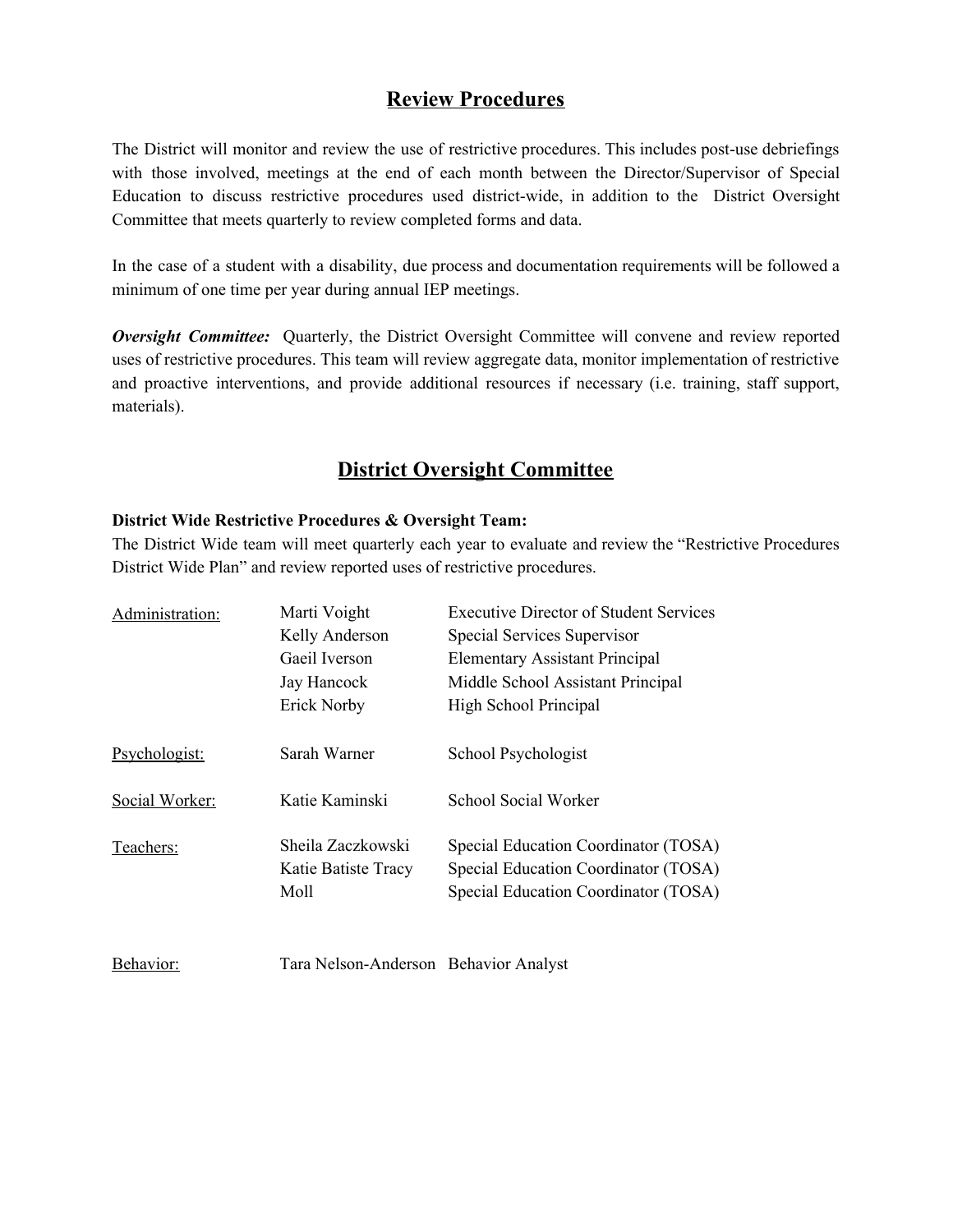## **Appendices**

## <span id="page-10-0"></span>**Appendix A: Use of Restrictive Procedures Hot Sheet**

## **If it becomes necessary to use physical holding to protect a student or other individual from physical injury or to prevent severe property damage (last resort and safest option for all):**

- 1. Select the least intrusive intervention possible to reasonably react to the emergency situation.
- 2. Ensure that a staff member directly monitors the student to ensure that the student is safe.
- 3. End the intervention when the threat of harm ends and staff determine that the student can safely return to the classroom, activity, intervention and/or site determined by the team, BIP, and/ or administrator.
- 4. Seclusion should not be used.
- 5. Complete the *Restrictive Procedure Reporting Form* every time a restrictive procedure is conducted.
	- a. A copy of the *Restrictive Procedure Reporting Form* is available on the district webpage under Restrictive Procedures and is included in this manual.
- 6. Conduct a debriefing within 24 hours of the incident
	- a. A copy of the *Restrictive Procedure Staff Debriefing Form* is available on district webpage under Restrictive Procedures and is included in this manual.
	- b. The debriefing process should involve all members of the team that were involved in the restrictive procedure.
- 7. Provide copies of the *Restrictive Procedure Reporting Form* to the Director/Supervisor of Special Education, the building principal, and the student Special Education file.
- 8. Notify the parents the same day a restrictive intervention is used via phone, or their preferred method of communication.
	- a. Provide written or electronic notice within two days if unable to notify parents the same day.
- 9. Hold a team meeting when a restrictive intervention is used twice in 30 days or when a pattern of behavior emerges.
	- a. In the case of a nondisabled student, the team should develop an intervention plan.
	- b. In the case of a student with an IEP, conduct or review a functional behavioral analysis, review data, consider developing additional or revised behavior interventions and supports, consider actions to reduce the use of restrictive procedures, and consider modifying the IEP or BIP.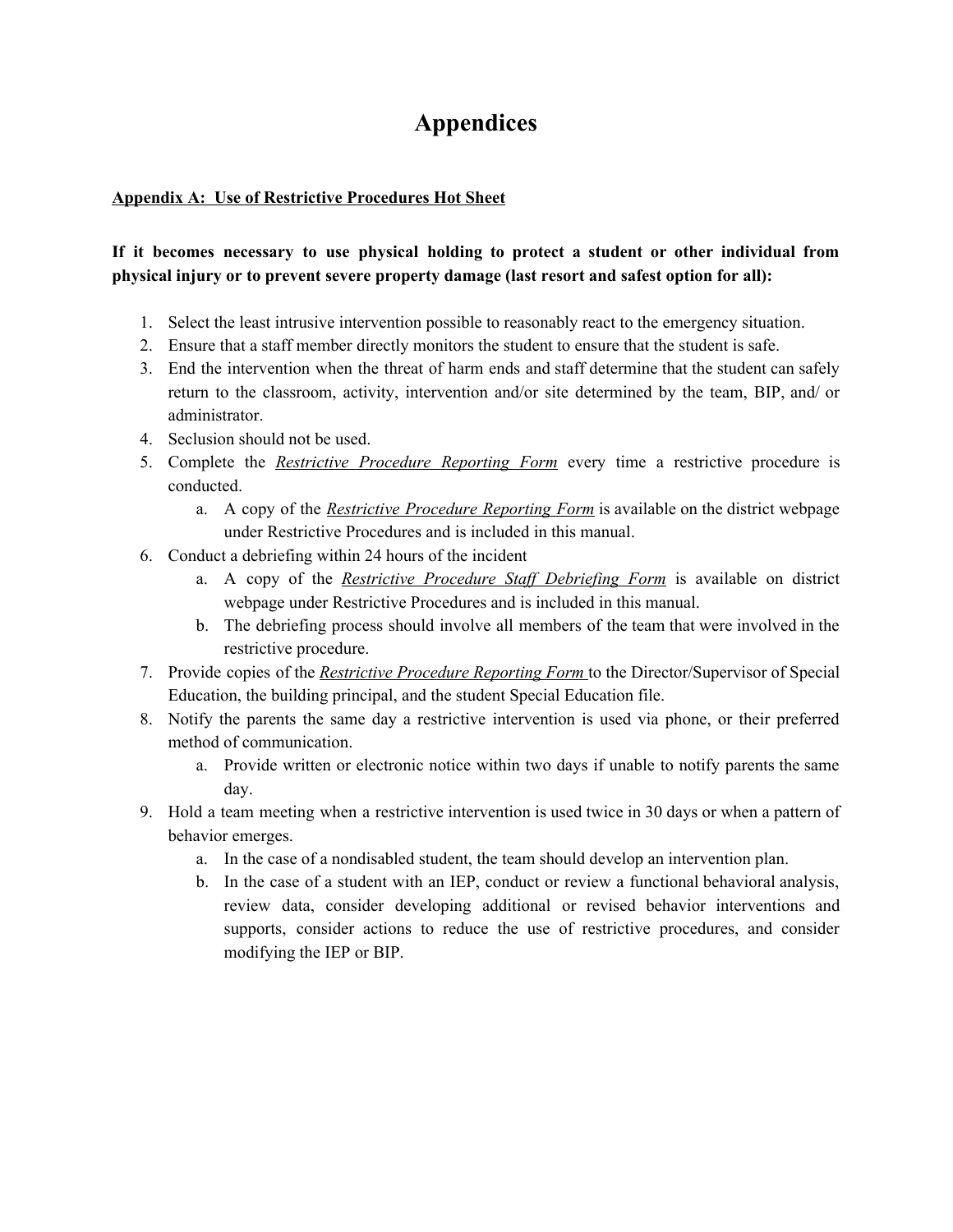#### <span id="page-11-0"></span>**Appendix B: Definitions**

**Emergency –** A situation where immediate intervention is needed to protect a child or other individual from physical injury.

**Physical Holding –** Physical intervention intended to hold a child immobile or limit a child's movement and where body contact is the only source of physical restraint. The term physical holding does not mean physical contact that:

- ✓ Helps a child respond or complete a task;
- $\angle$  Assist a child without restricting the child's movement
- ✓ Is needed to administer an authorized health-related service or procedure; or
- ✓ Is needed to physically escort a child when the child does not resist or the child's resistance is minimal

**Positive Behavioral Interventions and Supports –** Interventions and strategies to improve the school environment and teach children the skills to behave appropriately.

**Restrictive Procedures –** The use of physical holding or seclusion in an emergency.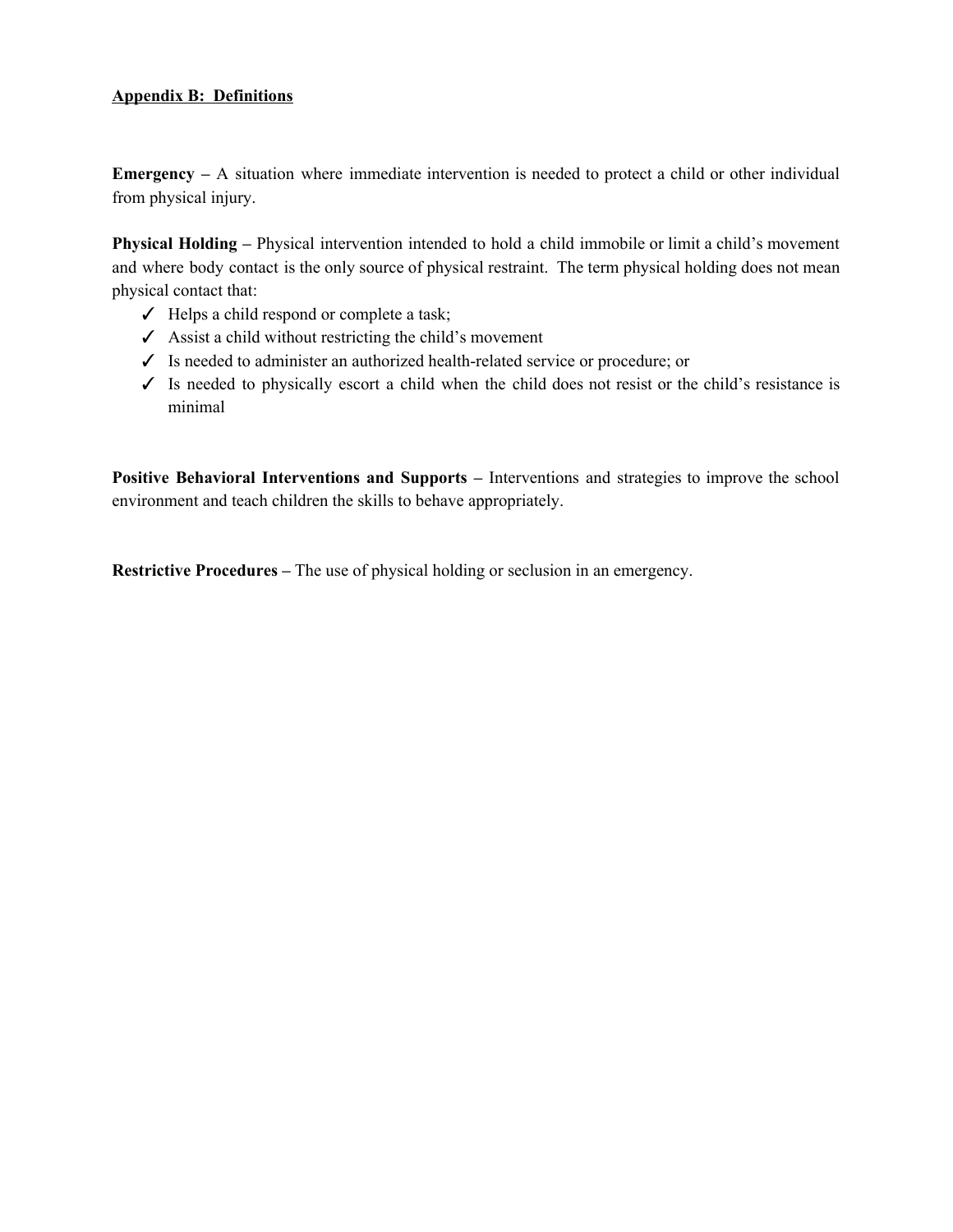## **Appendix C: Forms**

| <b>EMERGENCY USE OF A RESTRICTIVE PROCEDURE</b> | Date: |
|-------------------------------------------------|-------|
| <b>FOR A STUDENT ON AN IEP Reporting Form</b>   |       |

| <b>Student Name:</b>           | ιυ.    |  |
|--------------------------------|--------|--|
| School:                        | Grade: |  |
| <b>Categorical Disability:</b> | DOB:   |  |

**Directions: Complete all information on this form when a restrictive procedure is used in an emergency situation.**

1. Description of events and student behavior leading to use of emergency procedure (include all interventions attempted):

2. Description of the restrictive procedure (include staff involved, area used, duration, and rationale for decision):

3. What post-intervention strategy was used to resolve conflict/re-acclimate student's return to regular routine?

4. List the names/titles of all staff who observed the student's behavior and the restrictive procedure:

| 5. Parent(s)/Guardian(s) were notified on                                                       | by                                                                                                                                                                                                                             |                     |  |  |  |
|-------------------------------------------------------------------------------------------------|--------------------------------------------------------------------------------------------------------------------------------------------------------------------------------------------------------------------------------|---------------------|--|--|--|
|                                                                                                 | (Date)                                                                                                                                                                                                                         | (Name)              |  |  |  |
| via: $\Box$ Telephone<br><b>Home Visit</b>                                                      | <b>Email</b>                                                                                                                                                                                                                   | <b>Face to Face</b> |  |  |  |
| 6. Does the use of this restrictive procedure necessitate an IEP Team meeting? Yes<br><b>No</b> |                                                                                                                                                                                                                                |                     |  |  |  |
|                                                                                                 |                                                                                                                                                                                                                                |                     |  |  |  |
| Date of IEP Meeting:                                                                            | Time: The Second Second Second Second Second Second Second Second Second Second Second Second Second Second Second Second Second Second Second Second Second Second Second Second Second Second Second Second Second Second Se | Place:              |  |  |  |
| Report completed by:                                                                            |                                                                                                                                                                                                                                | Name & Title        |  |  |  |
| - -<br>. .<br>----<br>                                                                          | .                                                                                                                                                                                                                              |                     |  |  |  |

**If Yes, complete the meeting information below:**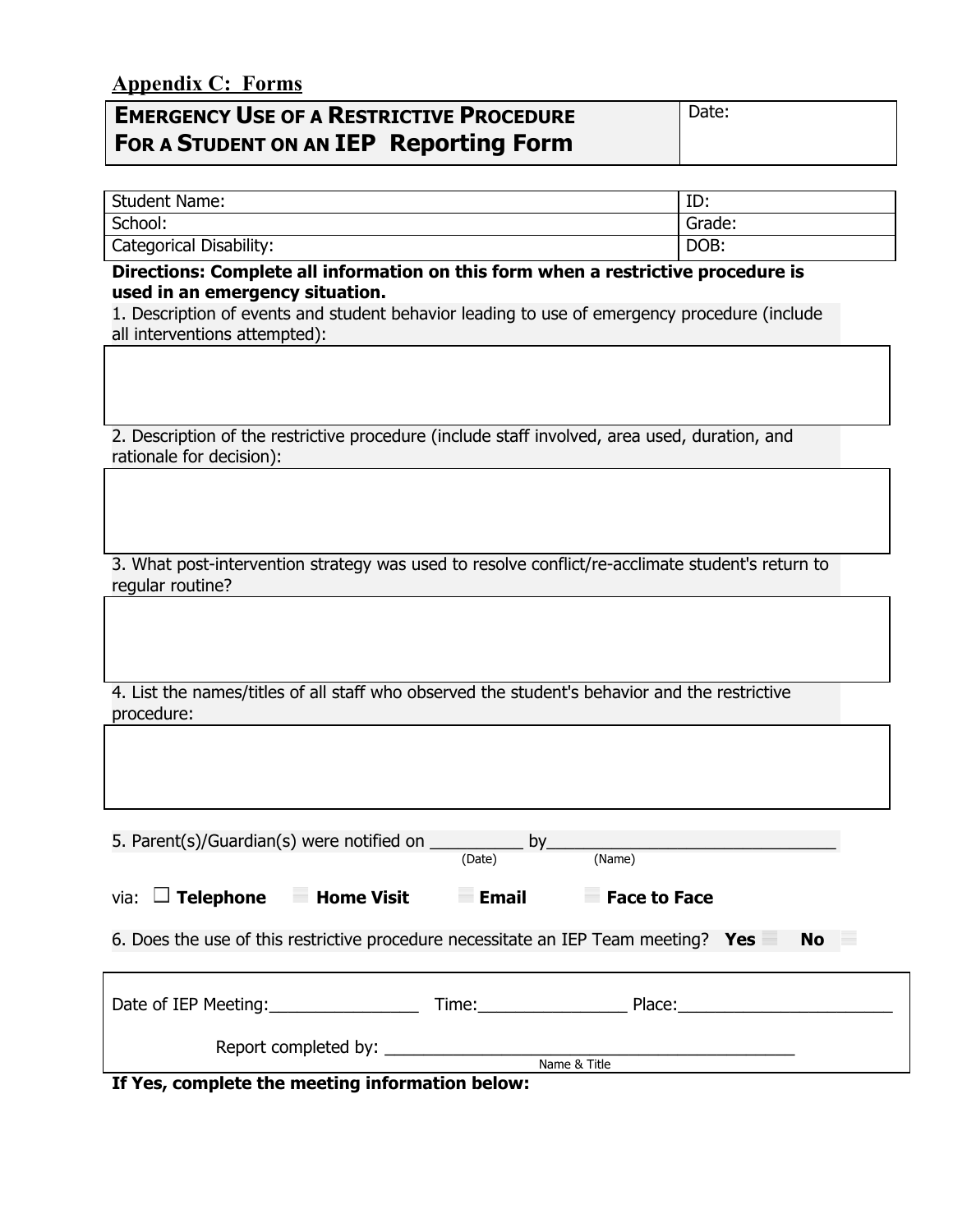7. Did this incident result in any injury? No Yes If yes, check a box: Staff Student Send Original report to: District SpEd Office at ESC Attention: Sandra goettl@rdale.org [Restrictive Procedure Reporting Form \(IC\)](https://docs.google.com/document/d/17VXHbNZ6KBxp5RntHoB_we0ZgPCqr-B8ug-8eBpL09Y/edit?usp=sharing)

Date Received in District Office:

# 19-20 Restrictive Procedures Team Debrief Form

To be completed by the student's team after a Restrictive Procedure

Date of Restrictive Procedure Debriefing Meeting? \*

Date

Case Manager for the student involved in the restrictive procedure? \*

Your answer

First and Last name of the student involved in the restrictive

procedure? \*

Your answer

Staff involved in the restrictive procedure? \*

Your answer

List names of any additional staff that directly observed the child while physical holding was being used or write in "none". \*

Your answer

Date of Restrictive Procedure? \*

Date

Building where Restrictive Procedure Occurred? \*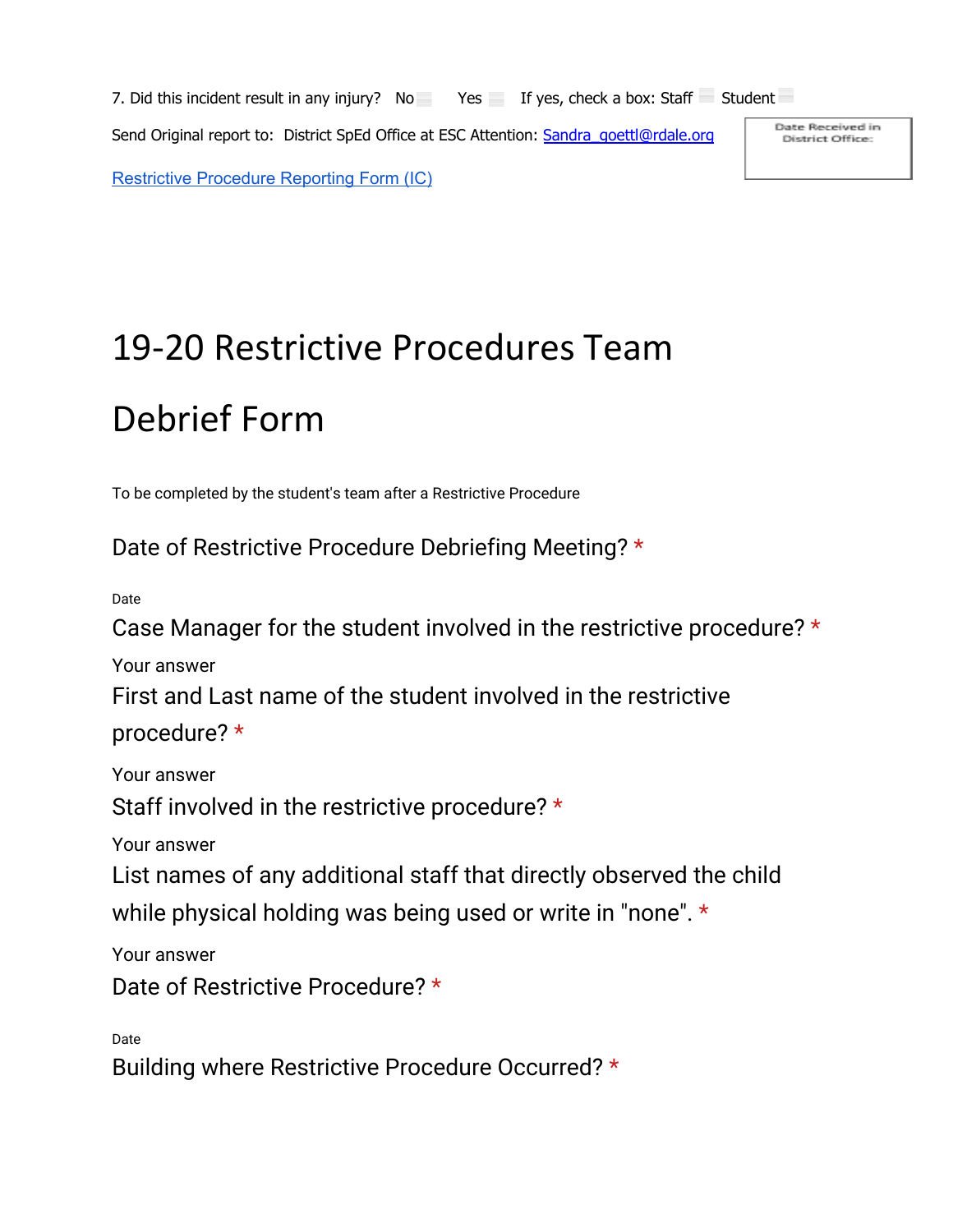Choose

Was the physical holding used in an emergency? \*

yes

no

Was the physical holding the least intrusive intervention that effectively responds to the emergency? \*

yes

no

Was the physical holding used to discipline a noncompliant child? \*

yes

no

Was the physical hold ended when the threat of harm ended? \*

yes

no

Was the documentation on IC completed? \*

yes

no

Was an IEP team meeting scheduled (within ten calendar days after staff uses restrictive procedures on two separate school days within 30 calendar days or a pattern of use emerges)?  $*$ 

yes

no

Not needed due to only RP used in the past 30 school days

Were the parents properly notified and IC SPED contact log updated? \*

yes

no